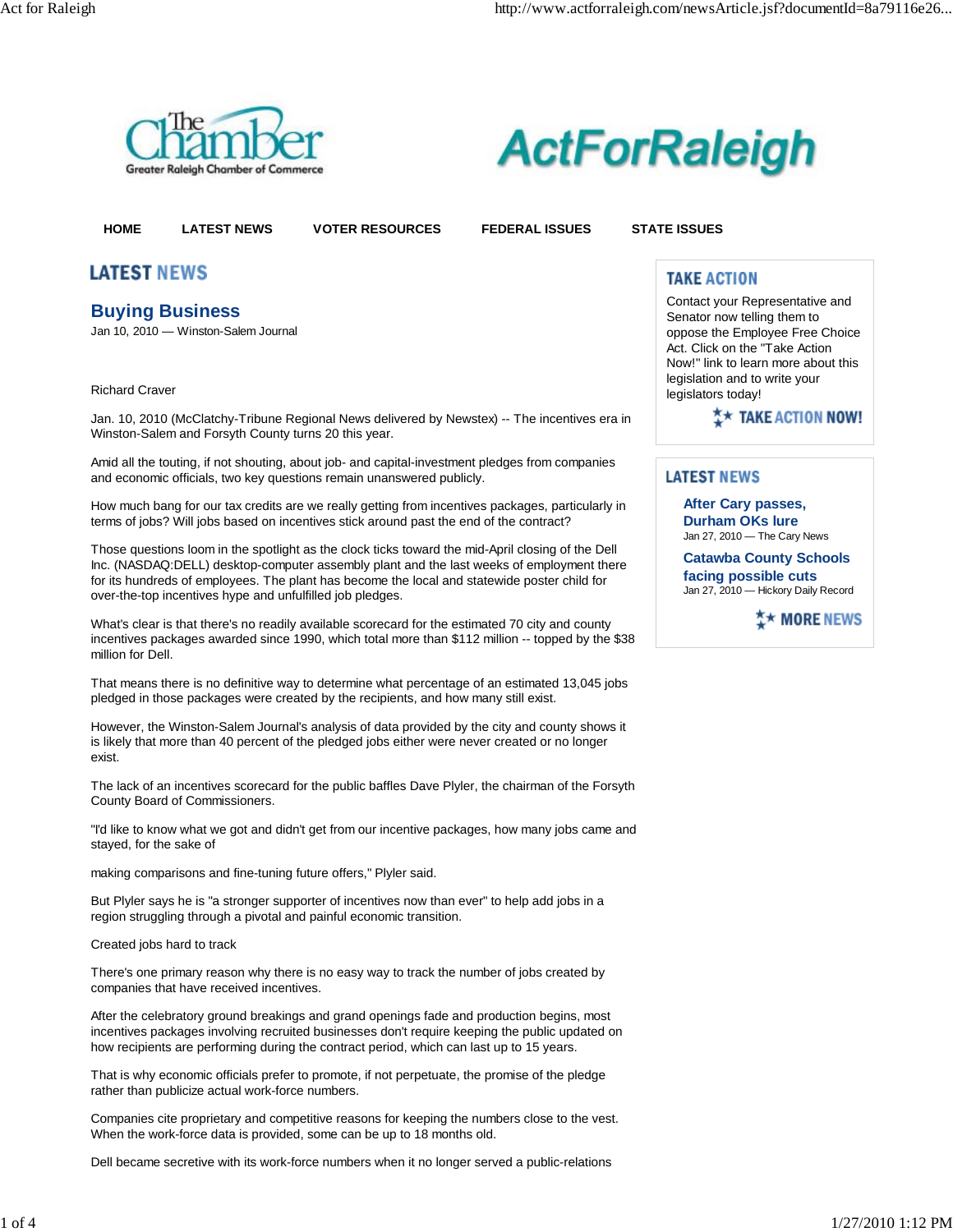purpose amid the cutting of temporary and contract jobs that began in late 2008.

Derwick Paige, the deputy city manager for Winston-Salem, said that if incentive applications are provided to the city, it is a public document.

"However, we typically do not get that information," Paige said. "The information is typically provided to Winston-Salem Business Inc. -- which is not public information -- and they will then confirm it. We then disburse payment to WSBI, who in turn will make payment to the company; thus the reason for a three-party agreement."

Paige said that during the incentive contract period, companies "are required to provide documentation that they are in compliance with the agreement, i.e. jobs, investment, taxes paid."

"After the agreement expires, the company has no obligation

to report any information to us."

One increasingly popular tool of incentives accountability is the clawback provision. It can lower the amount of tax credits and money companies receive if they don't meet certain goals. Clawbacks compelled Dell to pay back \$26.5 million in local incentives.

"If the company does not meet or maintain its commitment for the period of the agreement, then the annual payment is reduced proportionately," Paige said.

Proponents of incentives say that even though there is no mechanism for measuring success, communities should be thankful for the jobs created by the packages as long as they have them.

The 70 local projects also account for more than \$1.27 billion in capital-investment commitments, much of which likely were fulfilled for a sizable boost in property-tax revenue.

Paige said that in some instances, incentives offers have become more about the retention of existing jobs than the pledge

#### of new ones. Recent examples

include Hanes Geo Components, Sara Lee Corp. (NYSE:SLE) and US Airways Group Inc. (NYSE:LCC) in Winston-Salem; Thomas Built Buses in High Point; Unilin Flooring NC LLC in Thomasville; and RF Micro Devices Inc. (NASDAQ:RFMD) in Greensboro.

"You have to consider other benefits of incentive packages," said John H. Boyd, the president of The Boyd Co. Inc., a site-selection company in Princeton, N.J. He listed property and sales taxes, infrastructure improvements, enhanced skill levels

in local labor market brought about by the new industry, and public relations value of having the company with a local address.

"Keep in mind, these past 20 years that you talked about have coincided with free trade and the global migration of much of our nation's manufacturing base

to offshore locations," Boyd said.

According to state incentives data, there have been at least 101 state incentives packages made to corporations in the Triad and Northwest North Carolina since 1993.

Those projects represent \$3.4 billion in capital-investment commitments, about 19,000 pledged jobs and a state incentives price tag of \$475 million. Dell accounted for up to \$268 million of the total, along with about \$142 million for the FedEx Corp. (NYSE:FDX) cargo hub at Piedmont Triad International Airport.

However, the N.C. Commerce Department also does not have a readily available list of how many pledged jobs were created and have been retained. It uses a similar format to verify that recipients are fulfilling their incentive obligations, and if not, lowering the payments proportionately.

Washing away incentives

The global nature of business competition, and the fickleness of consumer trends, can wash away the best intentions of incentives in just a few years.

Dell pledged to create 1,700 jobs within five years, boldly convinced that individual and corporate appetites for desktop computers would remain strong for another 15 years.

But consumers preferred increasingly lower-priced laptops. And with no local Plan B, the Dell plant was doomed. It reached an employment peak of 1,150 jobs.

Another example is Lee Apparel Co., a 1991 incentives project eerily parallel to Dell.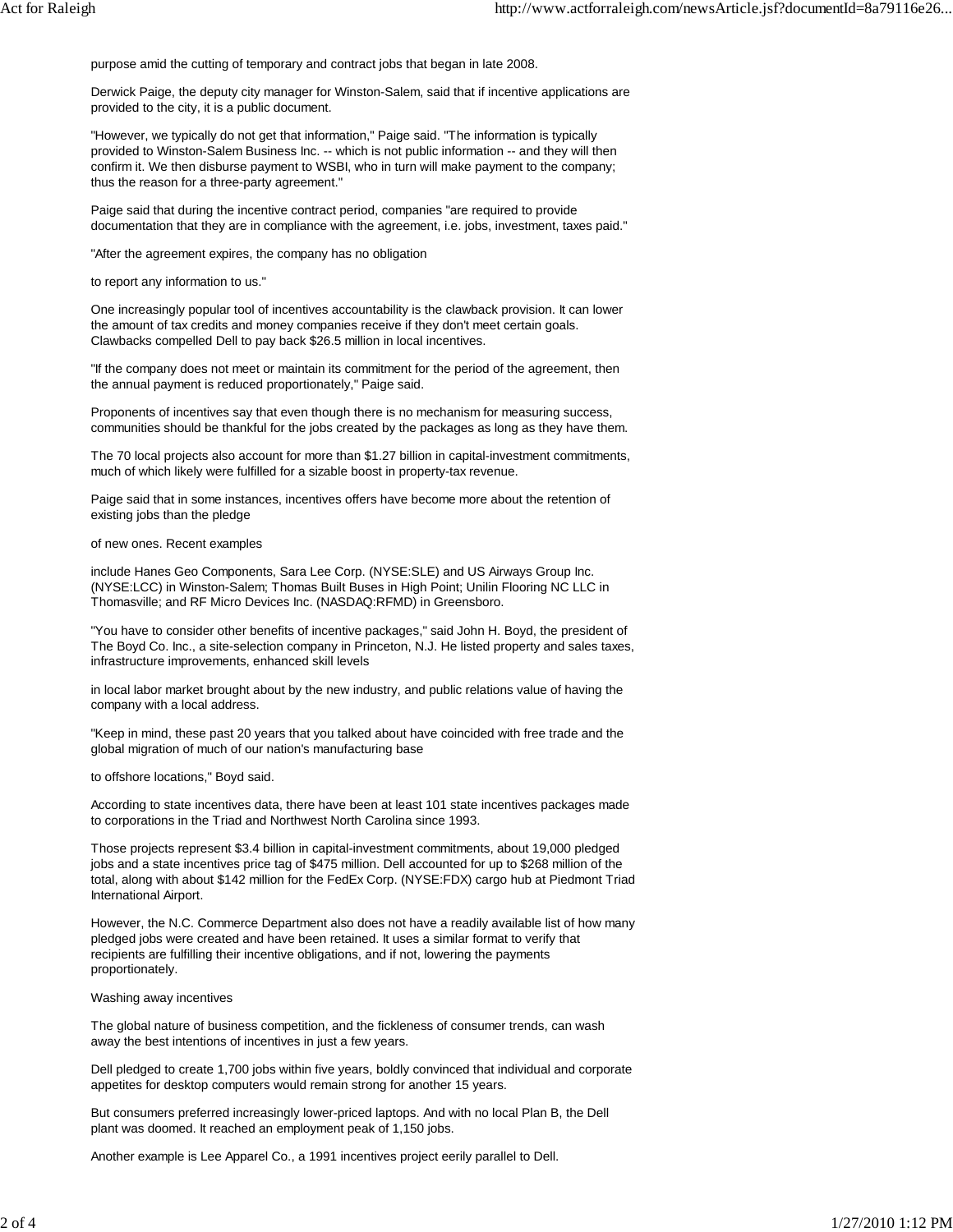The local community won an intense national competition

for the plant, which provided

the finishing fabric touch to jeans. Lee pledged 840 jobs in the midst of the 1991-92 recession.

The victory was touted in the Journal "as about as traditional and substantive as good economic development news gets." Lee officials were persuaded

in large part because of local elected officials' willingness to establish an incentives policy. The offer primarily consisted of \$1.3 million for infrastructure needs at the Centre 311 business park in eastern Winston-Salem.

Although Lee created up to 614 jobs, by 1996 the company eliminated 47 percent of the work force in reaction to heightened foreign competition. VF Corp. (NYSE:VFC) , the parent company of Lee, closed the plant in March 2007, citing its offshore production as the reason for cutting the final 391 jobs.

Clawbacks more prominent

The reason why clawbacks have become more prominent in incentives packages is Bristol Compressors Inc. -- a hard-knock lesson for not giving upfront money to companies.

Bristol made compressors for heating and air-conditioning equipment. It pledged in 1993 to spend \$40 million on an 180,000-square-foot plant in Sparta and create 750 jobs.

Between Alleghany County, Sparta and other backers, about \$15.5 million in incentives were provided to Bristol provided that employment and investment benchmarks were met.

Bristol announced in August 2001 that it was closing up shop and that more than 400 workers would lose their jobs. A year later, Alleghany officials and other interested parties filed a lawsuit claiming that Bristol had breached its agreement and owed them \$7.3 million. The company said that a \$440,000 check it wrote in late 2002 was sufficient payback.

Alleghany officials argued that a termination clause required full reimbursement of all incentives if the plant didn't stay open for 10 years. Bristol officials maintained that the contract allowed for the abandonment of manufacturing, and money was owed only for the years that benchmarks were not met.

In April 2004, jurors ruled in Bristol's favor, deciding that the incentives contract was too vague. Bristol did make an additional modest payment.

Still, the story has somewhat of a happy ending for Sparta, according to longtime mayor John Miller.

"We received infrastructure improvements for the city from having the plant that we may have waited years to get, if we ever got them," Miller said. "Martin Marietta took over the plant in 2003 and has been a steady employer, though not at the level we had hoped from Bristol Compressors."

Tracking the progress

Local residents are not alone in not having a good way to track how incentives packages are paying off.

Advocacy group GoodJobs-First released a study in November 2007 that found just 30 states, including North Carolina, provide limited online information about incentives packages. The group gave North Carolina

a "D+" grade for its policy; no state received a grade higher than a "B."

GoodJobsFirst has cited Dell numerous times in case studies on incentives, including its latest national study that it will release on Wednesday.

"Many of the states provide information about deals as they have been awarded, but they do not report outcomes of the deals over time, such as jobs actually created," according to the 2007 report.

North Carolina has been "a bellwether state" for economic incentives because it has featured prominent packages and has attracted critiques of the process from both the political left and right, said Greg LeRoy, the executive director of GoodJobsFirst.

Analysts say that there is debate about whether communities that enforce clawbacks may be hurting themselves regarding future major projects. LeRoy said that businesses and communities are paying close attention to how Winston-Salem and Forsyth decide to use the \$26.5 million from